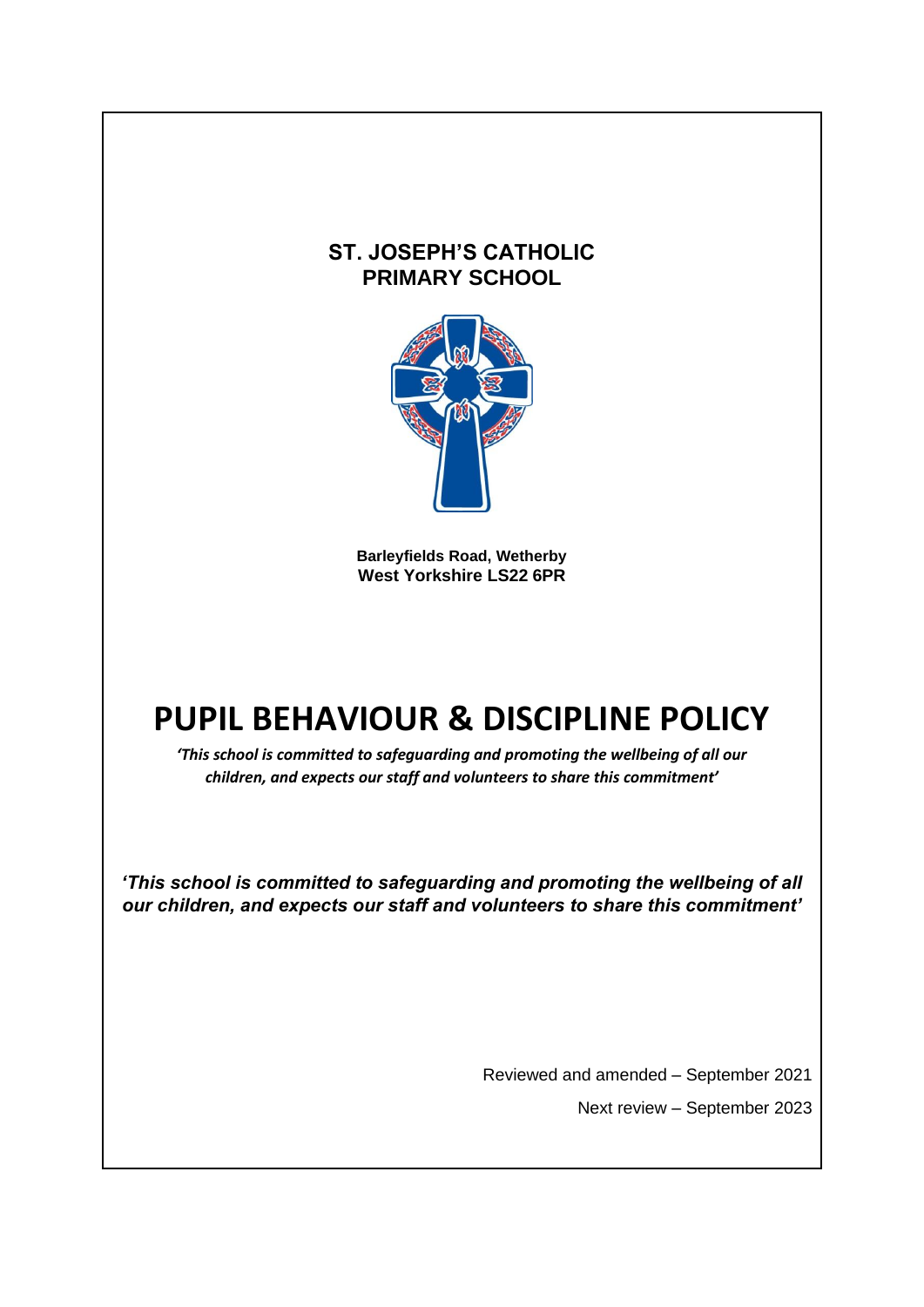# **Behaviour and Discipline Policy**

# *This school is committed to safeguarding and promoting the wellbeing of all our children, and expects our staff and volunteers to share this commitment'.*

# **Aims and expectations**

The behaviour of the vast majority of children at St. Joseph's is excellent. In order to maintain this, we believe that good manners are the foundation for good discipline. The behaviour and conduct of everyone in school must be such that staff and children are able to fulfil the whole range of processes consistent with the ethos of a Catholic school, which also ensures that staff will have continual regard for the individuality of each child within the school community.

St. Joseph's Catholic Primary School has adopted a positive behaviour policy with a Restorative Practices philosophy. This policy sets out the framework for the behaviour, responsibilities, values and attitudes and actions expected of all our community members. Restorative Practice aims to build the St. Joseph's School community and to strengthen, and, if necessary, repair relationships within this community. The school embraces Restorative Practice (RP) as a means of empowering teachers to be successful and effective practitioners within their classroom, raising standards and achievement across the school and developing aspirational, motivated and responsible pupils.

It is a primary aim of our school that every member of the school community feels valued and respected, and that each person is treated fairly and well. We are a caring community, whose values are built on mutual trust and respect for all. The school behaviour policy is therefore designed to support the way in which all members of the school can live and work together in a supportive way. It aims to promote an environment where everyone feels happy, safe and secure and where diversity is celebrated.

The school has a number of school rules, but the primary aim of the behaviour policy is not a system to enforce rules. It is a means of promoting good relationships, so that people can work together with the common purpose of helping everyone to learn. This policy supports the school community in aiming to allow everyone to work together in an effective and considerate way.

We treat all children fairly and apply this behaviour policy in a consistent way. We teach our children to respond positively and honestly to the practices outlined in this policy. There is a zero tolerance approach to bullying of any kind including cyberbullying, prejudice-based and discriminatory bullying as well has sexual violence and sexual harassment which is never acceptable or tolerated.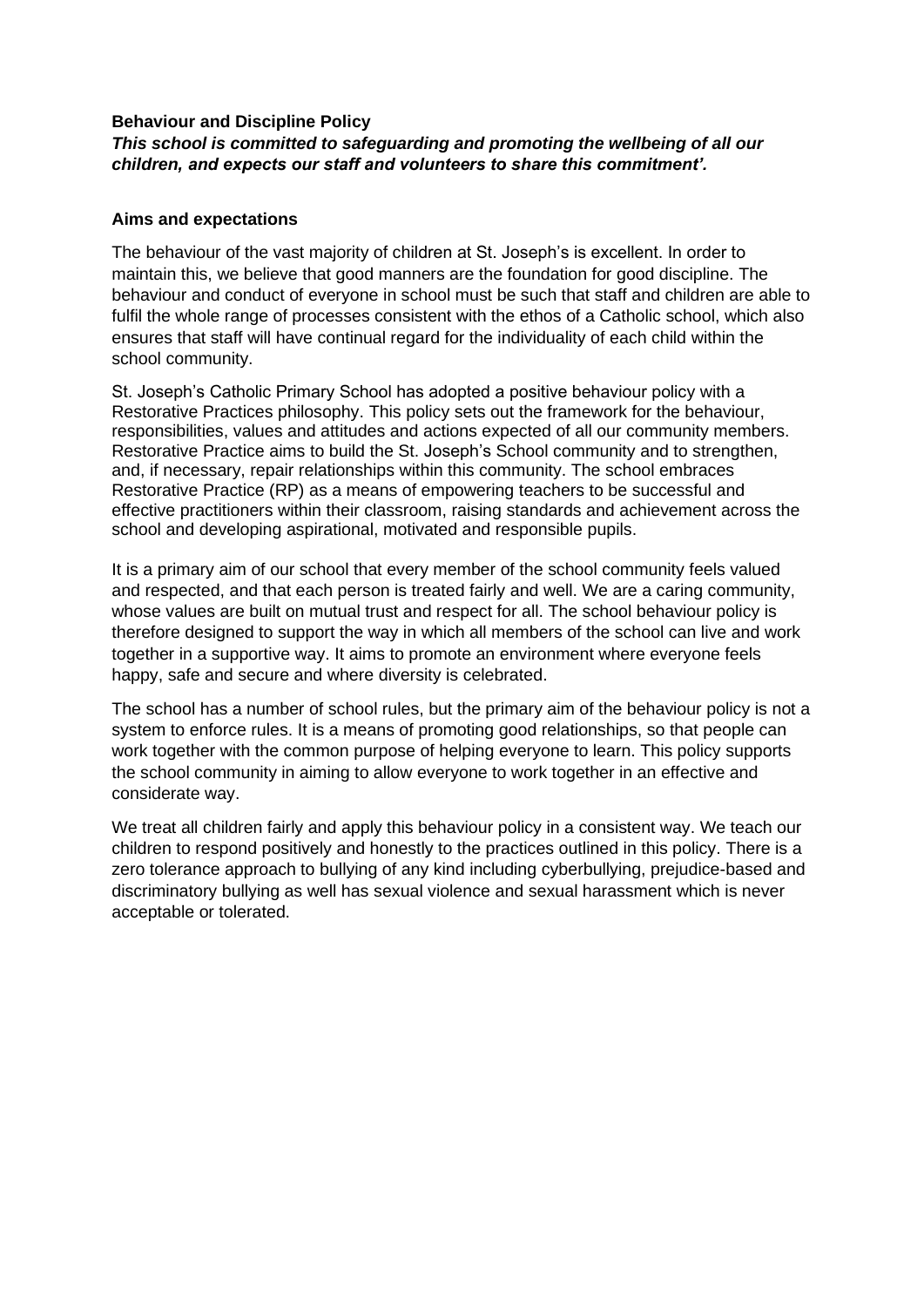# **Our School TRUST Rules**

We expect every member of the school community to behave in a considerate way towards others and follow our 'TRUST' rules:

# **Truth**

• We always tell the **truth**. We understand and practise forgiveness and reconciliation in all of our relationships in school.

# **Respect**

• We are always **respectful**. Everyone will act with courtesy and consideration to each other at all times, as befits members of a Christian community. We are kind with words or actions. We make sure that the school environment is kept clean and tidy. We recycle and reuse to prevent waste to show respect to the environment and God's world.

# **Understand**

• We always show **understanding** to others and ourselves. We try to understand each other's point of view. We always speak politely to everyone.

# **Safety**

• We always make the right decisions to ensure our **safety**. We walk in school. We are kind with our words or actions. We will play where it is safe and where an adult can see us. We use equipment safely.

# **Tell**

• We always **tell** an adult we trust when things worry us or when we see injustice. Our voice will be heard.

In class, behaviour should make it possible for children to learn and teachers to teach. We listen and follow instructions from members of staff.

Each individual makes a contribution to the school's reputation. This is particularly applicable when we are out of school and pupils are wearing school uniform.

# **Rewards & Sanctions**

The school rewards good behaviour, as it is our belief that this will develop an ethos of kindness and co-operation. This policy is designed to promote good behaviour, rather than merely deter anti-social behaviour.

# **Rewards**

We praise and reward children for good behaviour in a variety of ways:

- teachers congratulate children;
- work read out/shown to the class;
- teachers give house points to children either for consistent good work or behaviour, or to acknowledge outstanding effort or acts of kindness in school;
- praise for positive behaviours and good work during Golden Book Assembly;
- a visit to the head teacher or senior member of staff for excellent work or behaviour;
- given a sticker, certificate or other reward from the head teacher;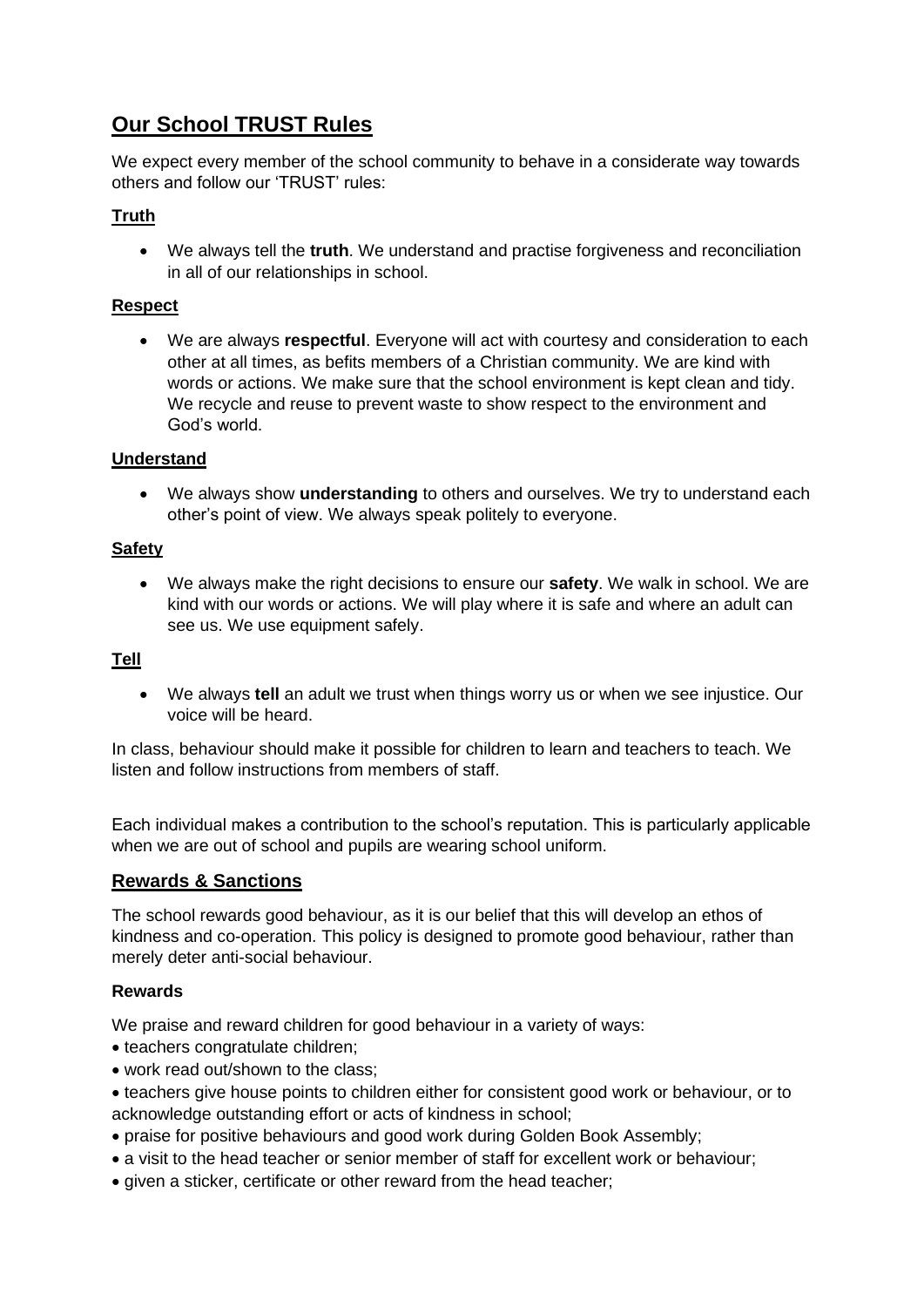- given special privileges e.g. working with younger children, extra time on chosen activity;
- presented with an end of term certificate or notification of commendation to parents.

The school acknowledges all the efforts and achievements of children, both in and out of school. All achievements, both at school and at home, are celebrated during Golden Book Assembly, for example, music, dancing or swimming certificates.

# **Rules**

The class teacher discusses the school rules with each class and the children discuss why each of these is important and has a place in our school. We also discuss how these can be transferred into the community. In addition to the school code of conduct, each class also has its own classroom rules, which is agreed by the children and displayed on the wall of the classroom. In this way, every child in the school knows the standard of behaviour that we expect in our school. If there are incidents of anti-social behaviour, the class teacher discusses these with the whole class during 'circle time'.

The school does not tolerate bullying of any kind including cyberbullying, prejudice-based and discriminatory bullying. If we discover that an act of bullying or intimidation has taken place, we act immediately to stop any further occurrences of such behaviour. While it is very difficult to eradicate bullying, we do everything in our power to ensure that all children attend school free from fear and invest time to ensure that there are clear strategies that aim to prevent such incidents from happening.

Preventative measures in place in school include:

- A speak out culture: Within our school behaviour Mantra: TRUST, children are taught to **tell** a trusted adult if they see or feel something that is not right.
- PSHE and lessons teach out children how to keep themselves safe (e.g. Pants are Private, Online Safety) which teach our children how to speak out safely.
- PSHE lessons teach our children to challenge and question respectfully and that having different opinions or beliefs is healthy, acceptable and to be celebrated.
- The school curriculum, including curriculum enhancement workshops and themed weeks, celebrates diversity and helps children have a deepened understanding of tolerance and respect (British Values).
- School ethos: love, peace and hope draws on the teachings of Jesus to celebrate differences and treat one another with respect.
- Children are involved in creating the school rules and class sanctions.
- Strong home, school partnerships support us in aiming for consistent and clear messages to our children and families.
- Safety messages are taught to all of our children including online safety.
- Restorative Practice is applied by staff in all instances of conflict, teaching our children conflict resolution. With incidents of bullying, restorative practice is carefully timed and managed to allow for a full investigation, and the voice of the victim is at the centre of the process so that restorative practice only begins when they are ready. Intensive support is available for the child and their family throughout.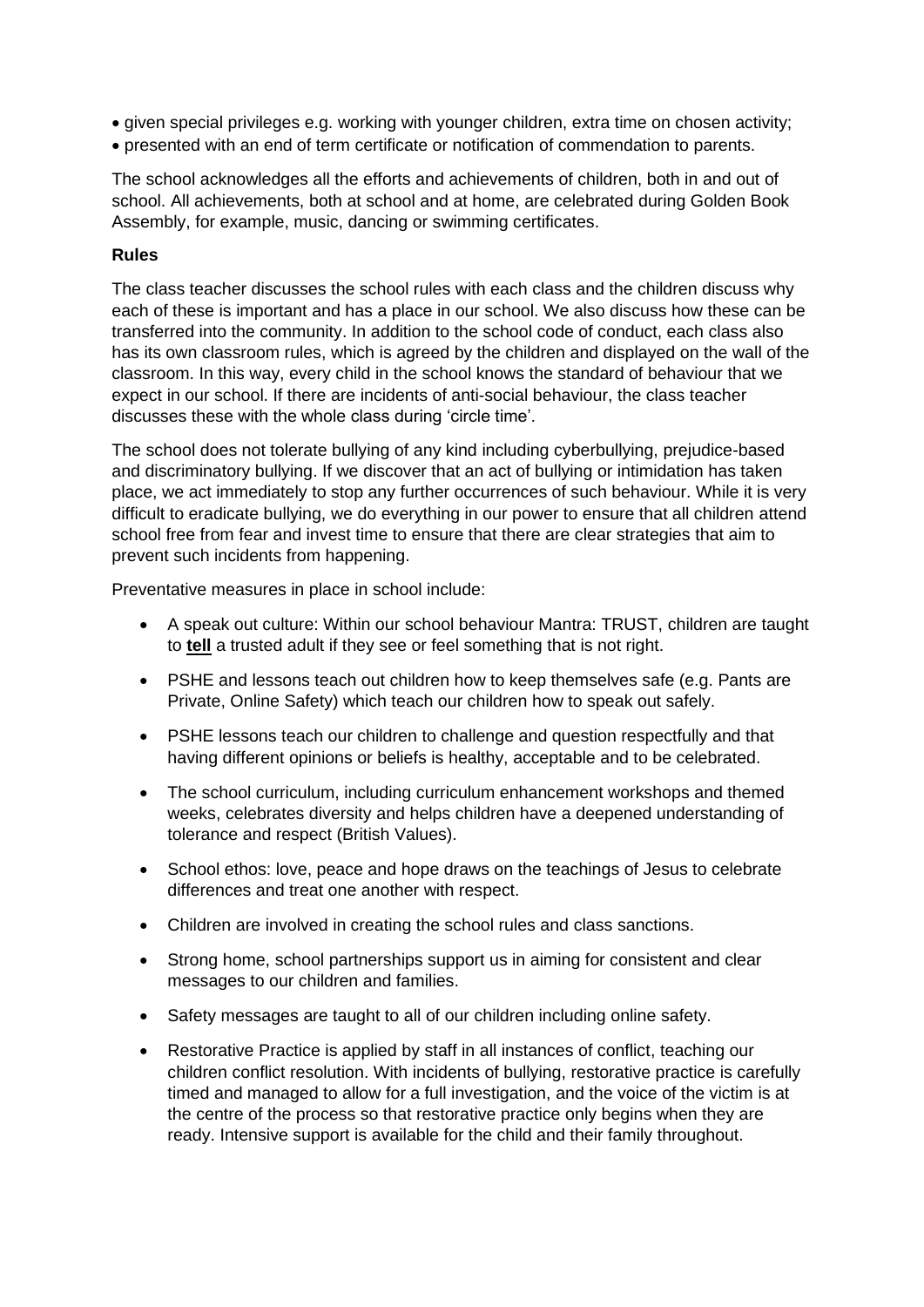Strategies are in place to quickly address and support children who display negative or inappropriate behaviour. Strategies include nurture groups, counselling, friendship groups or external support to name only a few.

All members of staff are aware of the regulations regarding the use of force by teachers, as set out in DfEE Circular 10/98, relating to section 550A of the Education Act 1996: *The Use of Force to Control or Restrain Pupils.* Staff only intervene physically to restrain children or to prevent injury to a child, or if a child is in danger of hurting him/herself. The actions that we take are in line with government guidelines on the restraint of children. (See Physical Intervention Policy).

The school employs a number of sanctions to enforce the school rules, and to ensure a safe and positive learning environment. The following sanctions are ranked according to the severity of the misbehaviour. There may be times when it is necessary to go straight to sanctions 4 or beyond.

#### **Sanctions**

We strive to continue to build positive home/school relationships and value a joined up approach to dealing with unwanted behaviour. At any point during the sanctions below, parents may be contacted.

1. We expect pupils to listen carefully to instructions in lessons. If they do not do so, eye contact is made with the child followed with a short verbal reminder of rule that is not being adhered to. We expect children to try their best in all activities. If they do not do so, we may ask them to redo a task.

2. If the child continues to misbehave a second verbal warning will be given followed by reinforcement that the behaviour being displayed is unacceptable. The child is warned that if it continues he/she will be moved for a given period of time to a place nearer the teacher or away from other pupils.

3. If the child continues to misbehave and be disruptive in class, the child will be given time out – usually from their social time. They may be isolated from the rest of the class until he or she calms down or given time to reflect on their behaviour and is in a position to work sensibly again with others. The time to do this may be during break/lunch time.

4. If a child's behaviour endangers the safety of others they will be sent to a senior member of staff/head teacher. After working through the above steps a child will be sent to a senior member of staff.

5. If unwanted behaviour continues, the child will be sent to the head teacher and parents may be informed.

\* If a child repeatedly acts in a way that disrupts or upsets others or their behaviour is effecting their education and the education of others, the class teacher records the incident, the child is sent to the head teacher and may contact the parents to discuss the behaviour.

\* If a child threatens, hurts or bullies another pupil, the class teacher records the incident and ensures a copy is given to the behaviour coordinator and a copy is kept in the class file to monitor any behaviour patterns and to keep a log. The child is sent to a senior member of staff/head teacher. They will then contact the child's parents and seek an appointment in order to discuss the situation, with a view to improving the behaviour of the child. An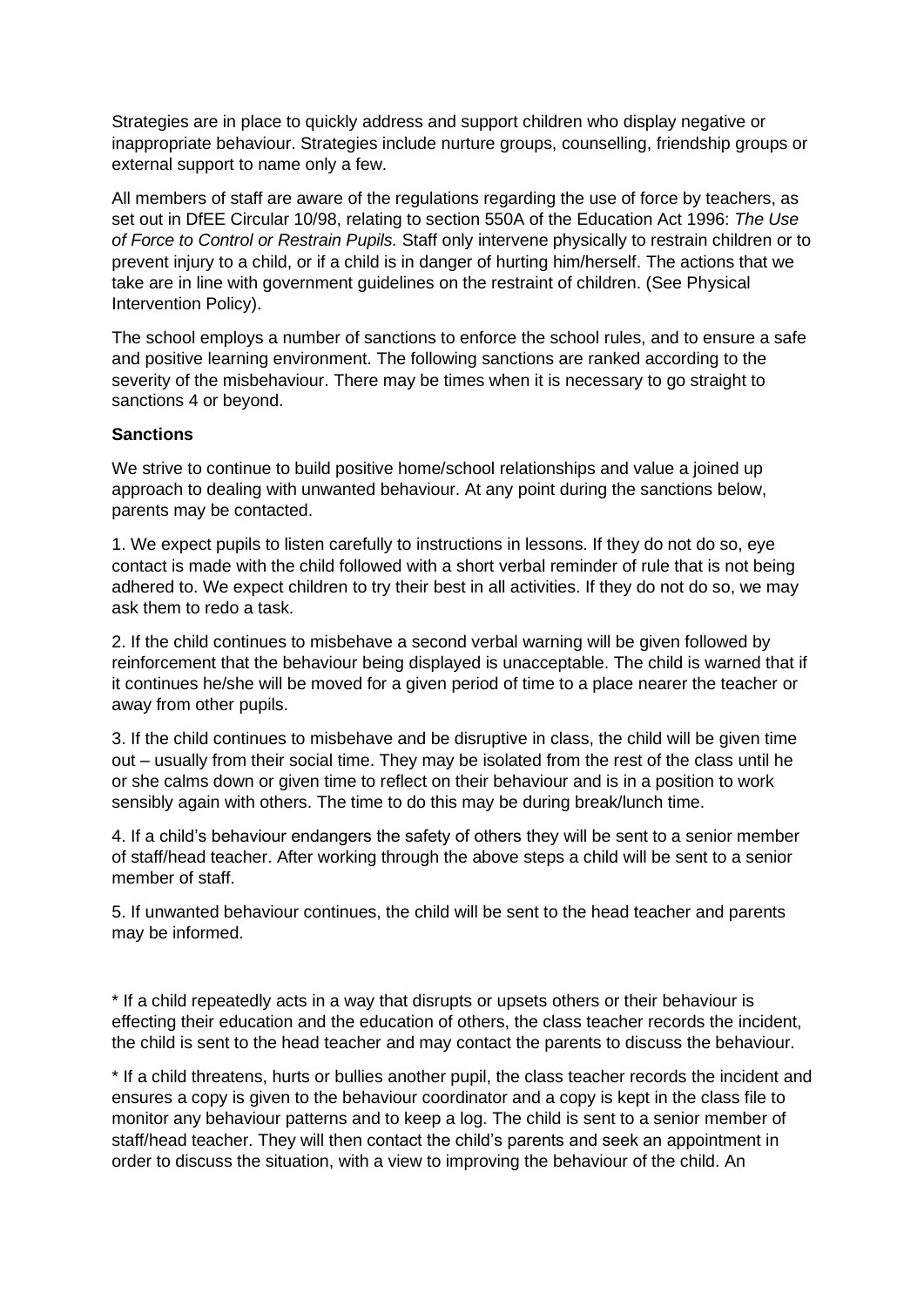Individual Behaviour Plan (IBP) may be drawn up at this point with the SENCO, Class teacher, parents and pupil.

\* Depending on the severity of the incident the head teacher can make the decision to impose an internal, fixed-term or permanent exclusion from school.

# **Special Educational Needs**

We recognise that for a small number of children, whose behaviour is beyond the whole school rewards and consequences system, a more personalised approach may be necessary in order to support them in developing the ability to regulate their own behaviour. They may have an individual behaviour plan agreed between the pupil, staff and parents. The support of outside agencies will also be sought where appropriate, in particular the Behaviour Support Service or Educational Psychologist.

# **Routines and Rules to Keep Everybody Safe**

At St Joseph's, we ensure good hygiene is modelled, taught and followed throughout the day to help keep everybody safe. We work with parents and pupils to ensure that this is also followed outside of school. Rules and routines in school such as regular hand washing, hand sanitising, cleaning, keeping a safe distance from others, following rotas, using a tissue when coughing or sneezing and disposing of tissues safely are just some of the measures taught and in place around school. We expect all staff to teach and follow these rules and all pupils to understand and follow these rules wherever possible.

At St Joseph's, we understand that due to the age or need or some of our pupils, it may not always be possible to adhere to some of these measures, and in these cases, the school risk assessment or in some cases, an individual risk assessment will be used to keep staff and other pupils safe.

If children fail to follow these safety measures or deliberately put themselves or others at risk, the following will be put into place:

- Child will be removed to an isolated area away from other children and staff
- Parents/carers will be contacted, and an individual risk assessment/behaviour support plan will be put into place
- Staff working closely with the child may need to wear PPE (face shield/mask and gloves) away from other children
- If behaviour continues, child will be removed from the site temporarily and support and guidance will be received from the Area Inclusion Partnerships (AIP) to decide next steps

In this situation, the behaviour policy will continue to be followed: rewards and sanctions as well as continuing to support the child to understand why these rules and routines are in place.

# **Reporting**

There are clear procedures in place for reporting any type of negative behaviour, this includes the following: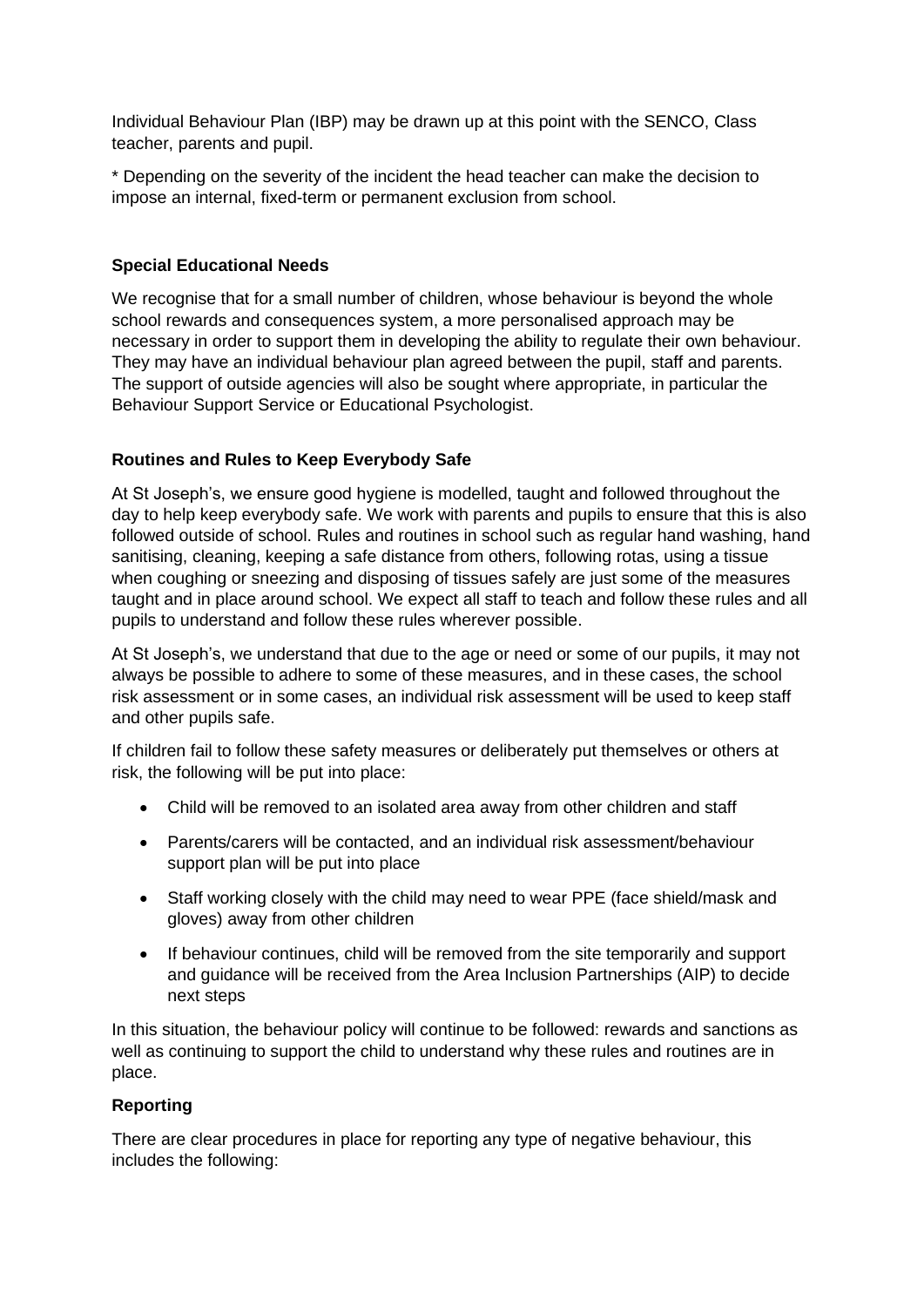Staff members must report any negative behaviour to the class teacher. It is the responsibility of the staff member dealing with the behaviour incident (lunch time assistant, support staff, office staff etc.) to follow the restorative practice process and report full details of the incident to the child's class teacher.

It is the responsibility of the staff member dealing with the behaviour incident to give out any sanctions. This may also be the point at which further support is given for any child who is a victim of negative behaviour.

The class teacher will ensure any sanctions given by the staff member dealing with the incident are followed through and that all details of the incident are recorded on CPOMS alerting SLT.

Children are taught to tell a trusted adult in school should something be upsetting them e.g. another child being unkind to them or they have witnesses unkind behaviour. Children are taught this as one of the school rules within TRUST. This can be indicated during the daily check in, or children can ask to speak to any adult in school at any time.

Daily confidential check ins are completed so that children know they can indicate if they need to speak to an adult in private. Staff give a very clear message to our children that whatever they share will be taken seriously and kept safe.

We always aim to embed restorative measures where appropriate which may include nurture groups, counselling, friendship groups or external support to name only a few.

#### **The role of the class teacher**

It is the responsibility of the class teacher to ensure that the school rules are enforced in their class, and that their class behaves in a responsible manner during lesson time.

The class teachers in our school have high expectations of the children in terms of behaviour, and they strive to ensure that all children work to the best of their ability.

The class teacher treats each child fairly and enforces the classroom code consistently. The teacher treats all children in their class with respect and understanding.

If a child misbehaves repeatedly in class, the class teacher keeps a record of all such incidents and ensures the behaviour coordinator is informed. In the first instance, the class teacher deals with incidents him/herself in the normal manner. However, if misbehaviour continues, the class teacher seeks help and advice from a senior member of staff/the head teacher.

The class teacher liaises with external agencies, as necessary, to support and guide the progress of each child. The class teacher may, for example, discuss the needs of a child with the education social worker or LEA behaviour support service.

The class teacher reports to parents about the progress of each child in their class, in line with the whole–school policy. The class teacher may also contact a parent/carer if there are concerns about the behaviour or welfare of a child.

As part of providing a broad and balanced curriculum, relevant issues will be addressed through the PSHE curriculum as well as other areas such as English, History, Drama, Art and assemblies. Class teachers will identify and provide opportunities for children to develop skills, concepts, attitudes and knowledge to promote their safety and wellbeing in an age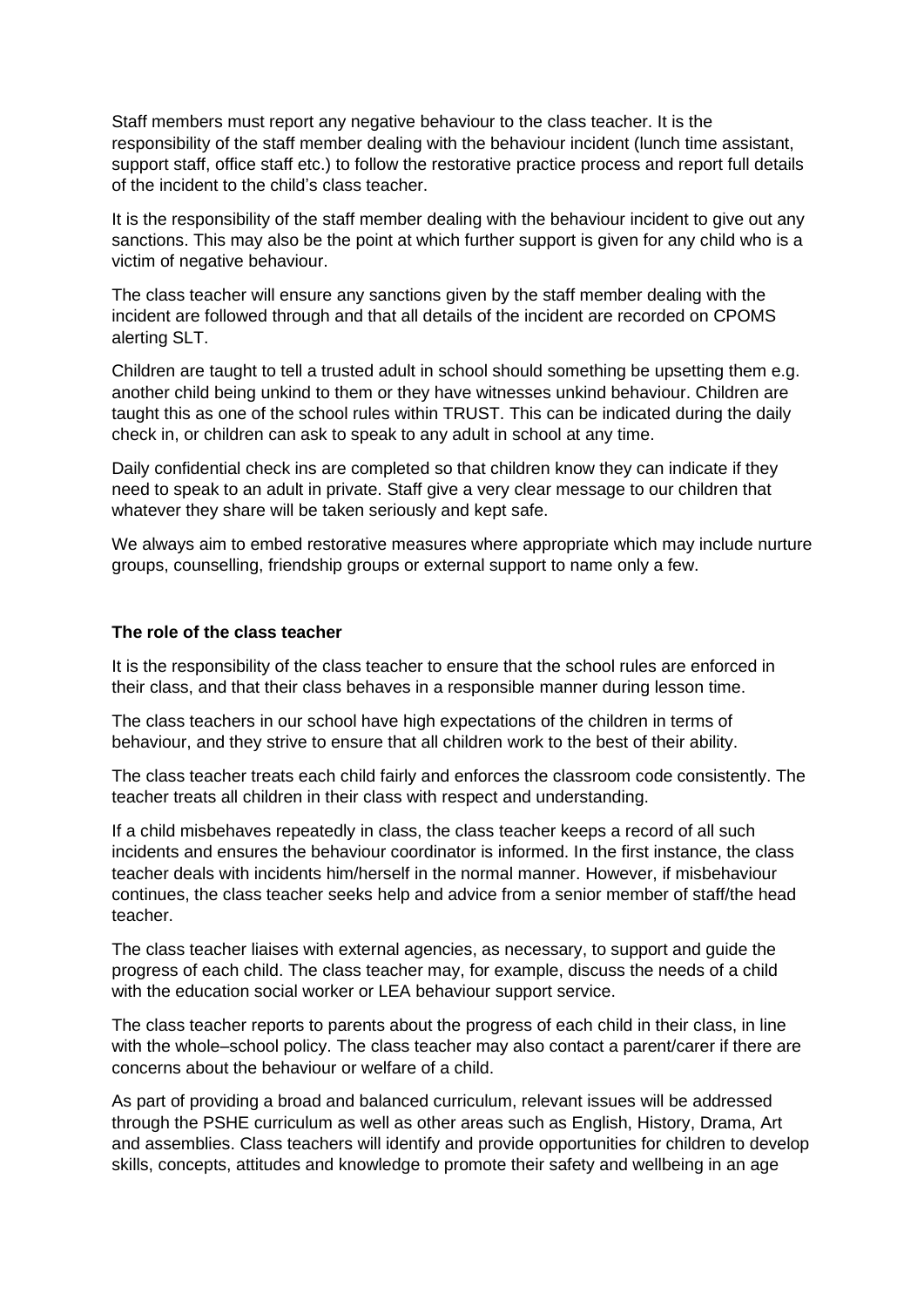appropriate manner, including being able to identify harm from: female genital mutilation (FGM), preventing radicalisation, peer on peer abuse to name a few (for further detail, please refer to Section 7 of our Safeguarding and Child Protection Policy). If a staff member becomes concerned about the change of behaviour in an individual or sees something that concerns them, they must immediately speak to a Designated Safeguarding Lead (DSL) who will then contact the Education Safeguarding Team or the Prevent Education Officer.

# **The role of the head teacher**

It is the responsibility of the head teacher, under the School Standards and Framework Act 1998, to implement the school behaviour policy consistently throughout the school, and to report to governors, when requested, on the effectiveness of the policy. It is also the responsibility of the head teacher to ensure the health, safety and welfare of all children in the school.

The head teacher supports the staff by implementing the policy, by setting the standards of behaviour, and by supporting staff in the implementation of the policy.

The head teacher keeps records of all reported serious incidents of misbehaviour. The head teacher has the responsibility for giving fixed-term suspensions to individual children for serious acts of misbehaviour. For repeated or very serious acts of anti-social behaviour, the head teacher may permanently exclude a child. Both these actions are only taken after the school governors have been notified.

As a school, we will assess the risk of children being drawn into any form of harm of abuse, for example radicalisation, FGM or child sexual exploitation and should any concerns arise, we will contact the Education Safeguarding Team immediately. All of this is underpinned by our Safeguarding and Child Protection Policy.

# **The role of parents**

The school works collaboratively with parents, so children receive consistent messages about how to behave at home and at school. We explain the school code of conduct in the school prospectus/home-school agreement, and we expect parents to read these and support them. We expect parents to support their child's learning, and to co-operate with the school, as set out in the home–school agreement. We aim to build a supportive dialogue between the home and the school, and we inform parents immediately if we have concerns about their child's welfare or behaviour.

If the school has to use reasonable sanctions to provide appropriate consequences for a child, parents should support the actions of the school. If parents have any concern about the way that their child has been treated, they should initially contact the class teacher. If the concern remains, they should contact the head teacher. If these discussions cannot resolve the problem, a formal grievance or appeal process can be implemented.

# **The role of governors**

The governing body through the Pupil Support Committee has the responsibility of setting down these general guidelines on standards of discipline and behaviour, and of reviewing their effectiveness. The governors support the head teacher in carrying out these guidelines.

The head teacher has the day-to-day authority to implement the school behaviour and discipline policy, but governors may give advice to the head teacher about particular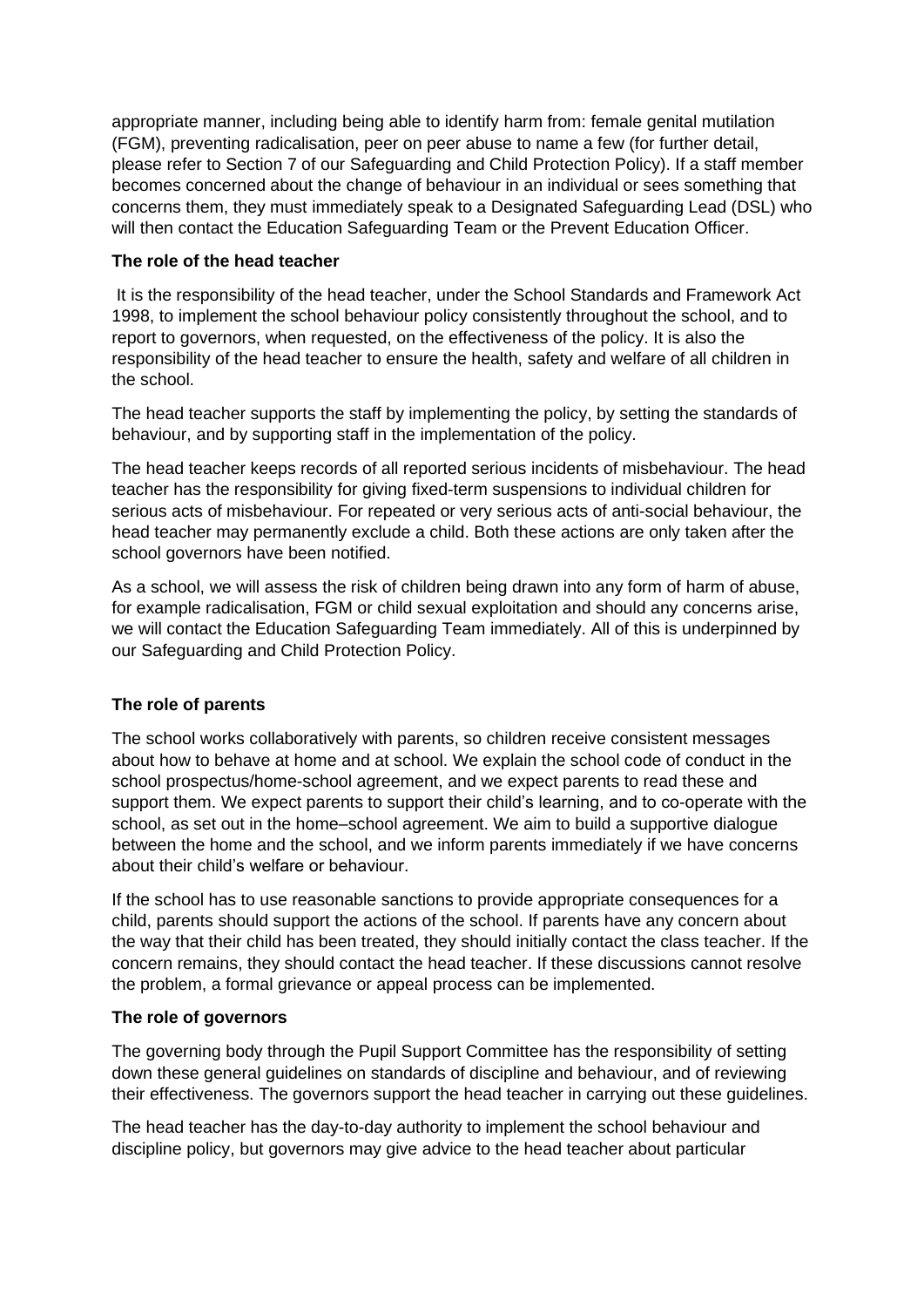disciplinary issues. The head teacher must take this into account when making decisions about matters of behaviour.

# **Confiscation of inappropriate items**

Children with the exception of Foundation Stage children should not bring toys into school as these can be lost, damaged and can disrupt learning. Exceptions to this may be made on special occasions e.g. for a particular class topic or a class party. The law allows a member of staff to confiscate, retain or dispose of a child's property as a consequence and protects them from liability for damage to, or loss of, any confiscated items.

# **Search**

School staff can search a child for any item banned by the school, if the child agrees. However, teachers and those authorised by the Head teacher have the power to search children or their possessions, without the consent of the child or parents /carer, where they suspect the child has items prohibited by law. This includes knives or weapons, alcohol, illegal drugs and stolen items. School staff can seize any banned or prohibited item found as a result of a search or which they consider harmful or detrimental to school discipline.

# *We wish to emphasise that our mission statement and ethos at St. Joseph's does not encourage such behaviour and have included this as part of an 'encompassing all' policy.*

# **Exceptional circumstances and extremely challenging behaviour**

It is possible that there may be circumstances where careful adherence to the behaviour policy and guidelines has failed to be effective. Such cases will be treated on an individual basis. The class teacher, support staff, senior management team, SENCO and outside agencies will work together to modify behaviour. It will be the responsibility of the class teacher to keep all staff informed of the strategies adopted so that consistency in response is assured. The following strategies will be considered:

• Meeting of all involved, including parents/carers, to draw up a Behaviour Contract. This to be reviewed regularly.

- Designation of a member of the Senior Leadership Team to be the first point of contact in exceptional circumstances.
- Limited access for the child to whole class teaching on a planned basis.
- Extra one to one support.
- SENCO, class teacher and support assistants to plan appropriate differentiated work.
- Daily plans and targets with appropriate rewards.
- Extra training for staff.
- Application for a Statement of special educational needs in the longer term, if appropriate.
- At least weekly liaison with parents/carers.

A written record of behaviour will be kept in case further action is required. This will be the responsibility of the class teacher and the designated member of the Senior Leadership Team together with contributions from any other staff who are involved.

Written guidelines cannot cover every eventuality and the professional judgement of individual staff will always be critical in assessing the risk factors inherent in a given situation. Information and advice on judging risk and taking acceptable, safe action is found in the school Physical Intervention Policy which can be found on the school web site.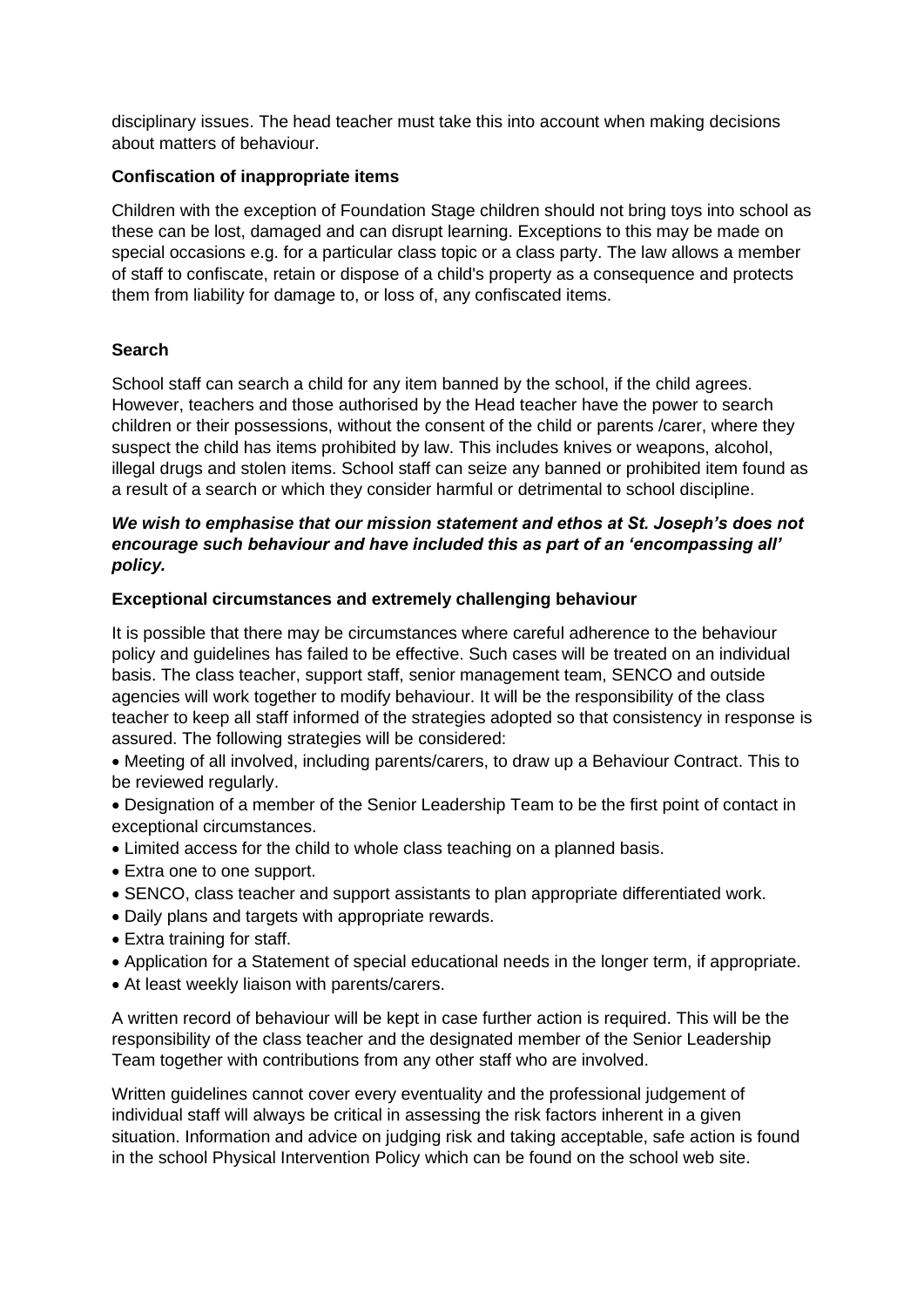In extreme circumstances if a child acts violently in a lesson, endangering others and cannot be controlled, the teacher should ensure the safety of the other children and themselves. This may involve:

- Phoning or sending a child for help from other staff
- Issuing instructions for the child to stop, clearly using their name
- Removing the child from the area where they are causing disruption and only restrain the child in line with the Guidelines on Physical restraint (See Physical Intervention Policy)
- If necessary taking the class out of the room leaving the child with an adult if possible
- Reassuring the class afterwards

It is acknowledged that at these extreme times a teacher cannot guarantee the health and safety of the child concerned. They will use the strategies outlined to ensure as far as possible the safety of other children and themselves. The power to use reasonable force will only be used when all other options have failed and the child's actions are preventing other children from learning or there is a high level of concern for the safety of others. Parents / carers will need to receive an honest report of any incident including concerns raised.

# **Fixed-term and permanent exclusions**

Only the head teacher (or the acting head teacher) has the power to exclude a pupil from school. In line with the DfE recommendations the head teacher may exclude a pupil for up to 15 days in a single block and up to 45 days in any one school year. The head teacher may also exclude a pupil permanently. It is also possible for the head teacher to convert a fixedterm exclusion into a permanent exclusion, if the circumstances warrant this.

If the head teacher excludes a pupil, he informs the parents immediately, giving reasons for the exclusion. At the same time, the head teacher makes it clear to the parents that they can, if they wish, appeal against the decision to the governing body. The school informs the parents how to make any such appeal.

The head teacher informs the LEA and the governing body about any permanent exclusion, and about any fixed-term exclusions beyond five days in any one term.

The governing body itself cannot either exclude a pupil or extend the exclusion period made by the head teacher.

The governing body has a discipline committee which is made up of between three and five members. This committee considers any exclusion appeals on behalf of the governors.

When an appeals panel meets to consider an exclusion, they consider the circumstances in which the pupil was excluded, consider any representation by parents and the LEA, and consider whether the pupil should be reinstated.

If the governors' appeals panel decides that a pupil should be reinstated, the head teacher must comply with this ruling.

# **Allegations against staff / complaints**

Within our school we have procedures in place for dealing with allegations made against staff and volunteers. Concerns can be raised with the school at any time. These will be appropriately investigated. Our school's Complaints Policy has four main stages. In summary they are as follows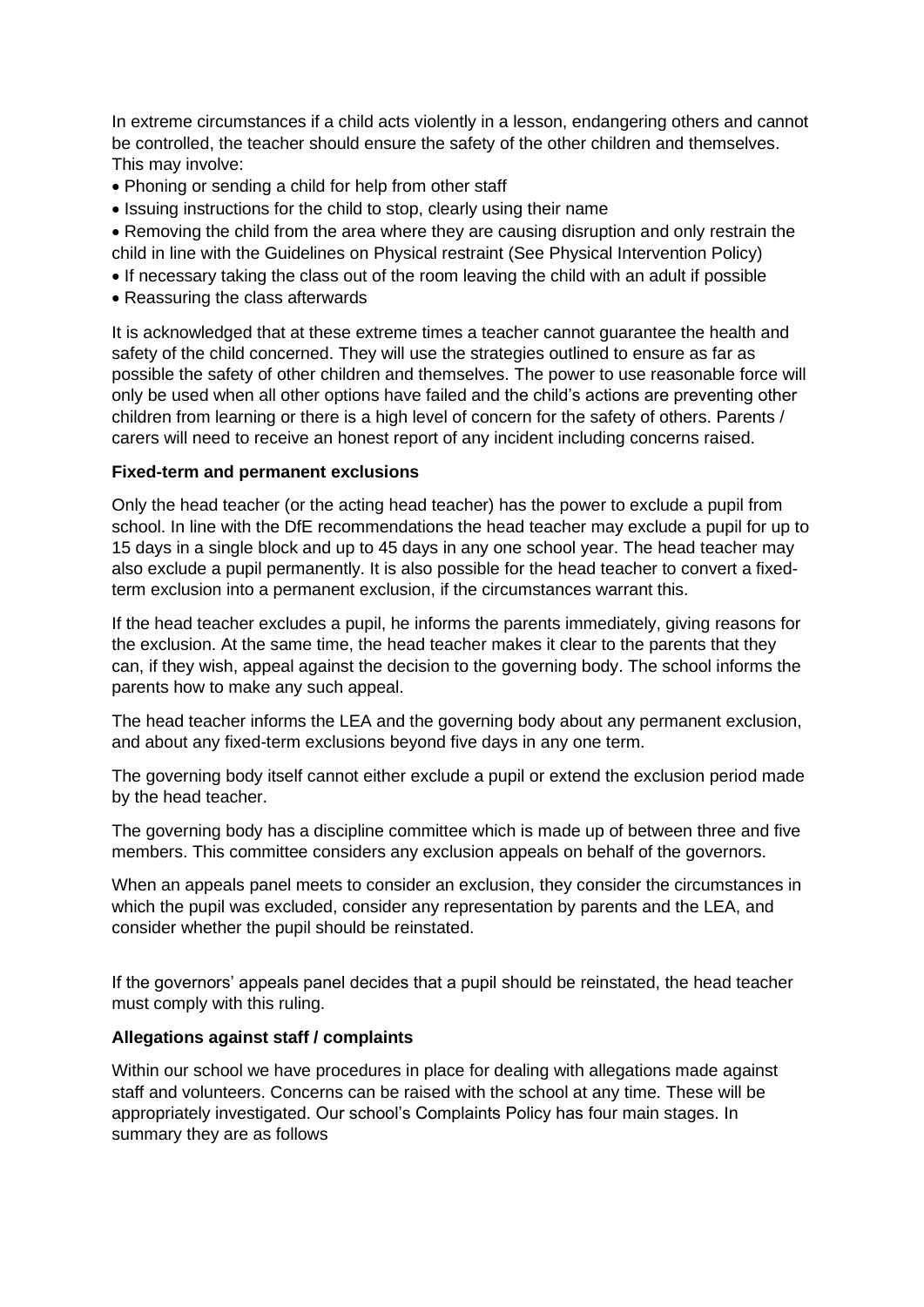*The Informal stage* aims to resolve the concern through informal contact at the appropriate level in school.

*Stage 1* is the first formal stage at which written complaints are considered by the head teacher or the designated governor, who has special responsibility for dealing with complaints.

*Stage 2* is the next stage once stage 1 has been worked through. It involves a complaints appeal panel of governors.

*LEA review* where Education Leeds will review and comment upon the way we have dealt with your complaint.

Disciplinary action will be taken against children who are found to have made malicious accusations against school staff. This may include external exclusion. Please refer to the Complaints Policy for further details.

# **Monitoring**

The head teacher monitors the effectiveness of this policy on a regular basis. He also reports to the governing body on the effectiveness of the policy and, if necessary, makes recommendations for further improvements.

The school keeps a variety of records of incidents of misbehaviour. The class teacher records minor classroom incidents. The head teacher records those incidents where a child is sent to him on account of bad behaviour. We also keep a record of any incidents that occur at break or lunchtimes: lunchtime supervisors give written details of any incident in the incidents book that is kept in the school office.

The head teacher keeps a record of any pupil who is suspended for a fixed-term, or who is permanently excluded.

It is the responsibility of the governing body to monitor the rate of suspensions and exclusions, and to ensure that the school policy is administered fairly and consistently.

# **The Restorative Approach**

At St. Joseph's Catholic Primary School, we have high expectations of our pupils. We encourage all children to try their best to achieve their goals. They should understand that it is the responsibility of staff and pupils to uphold and maintain our school rules. For occasions when this is proving not to be the case, we use restorative approaches to help pupils understand the impact of their actions and how to put it right. We believe that by using this Restorative Approach we are giving pupils the skills to independently make better and more informed choices in the future.

Restorative approaches encourage pupils to think about how their behaviour affects others, both pupils and staff. It helps children to develop respect, responsibility and truth telling. If a pupil in our school has been negatively affected by someone's behaviour, we will try our very best to make sure they feel that it has been put right for them and that it will not happen again. If a child has done something wrong, they will be asked to put things right and change their behaviour so it does not happen again.

Our pupils say that they prefer the Restorative Approach as it allows ALL parties to have their say AND be listened to.